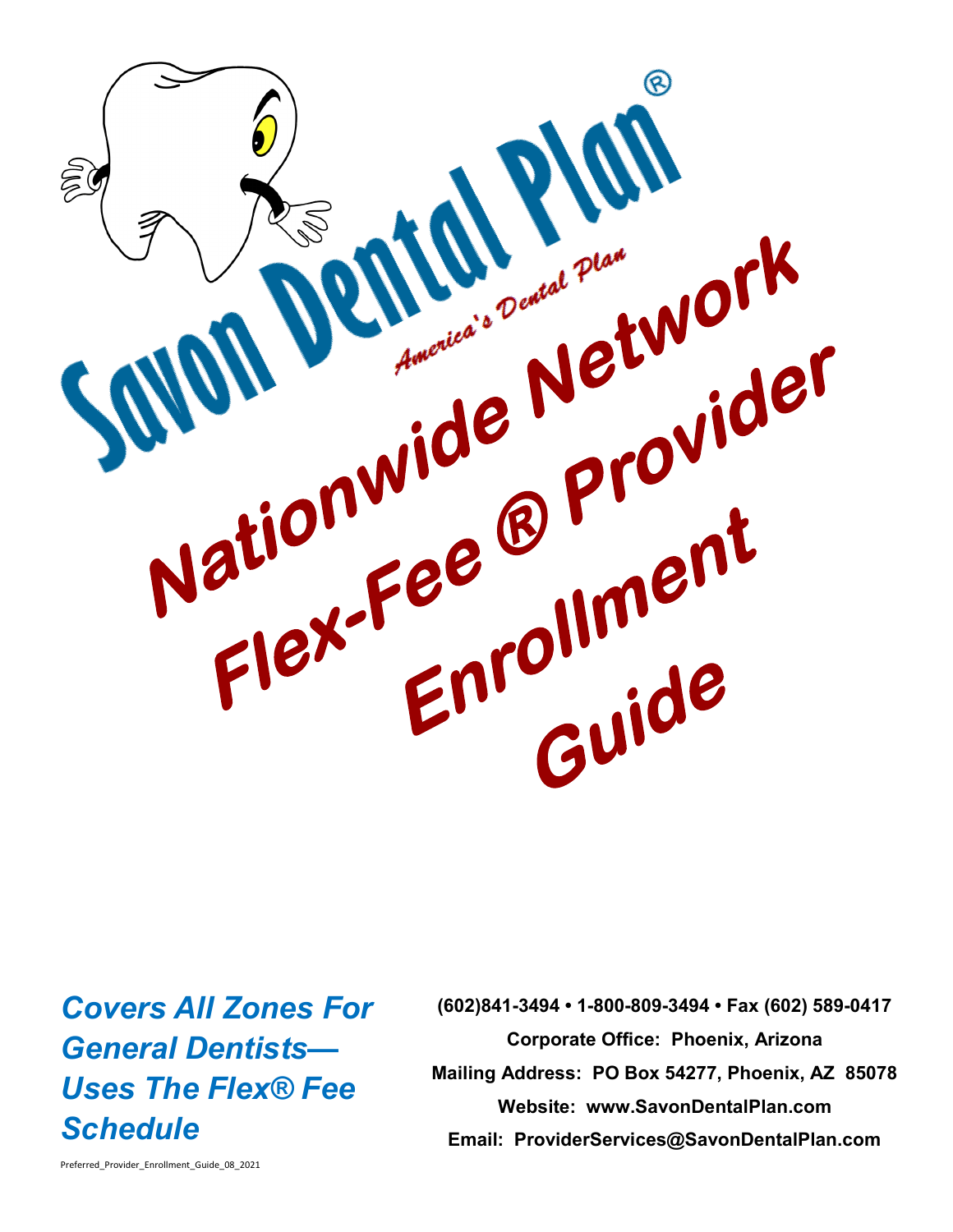## *There is a reason why this logo is*

*recognized by the finest dental offices in the nation*



**1. We are the only plan in the entire nation that asks for virtually NOTHING FOR FREE**

**2. FEE FOR SERVICE DENTAL PLAN... means an immediate cash flow increase for your practice**

**3. NO CLAIM FORMS TO FILL OUT... no waiting for payment... Payment is received as services are rendered**

**4. NO SERVICES ARE PROVIDED FOR FREE... In Fact… your charges for all of procedures**

**5. A FEE SCHEDULE THAT IS... Based on discounts off of your own Usual and Customary fees.**

## *What can Savon do for me that I can't do for myself?*

**First of all -- we ARE NOT trying to replace your fee for service practice**

**We know that the hours from 10:30 - 11:30 and 1:00 - 4:00 are considered undesirable times by most patients.**

**Although it is difficult to schedule production during these times, the payroll and operating expenses continue to accrue.**

**WE CAN help fill this void in time, giving you the continuity and the security of knowing that your office will not be suffering from the** *"AFTERNOON EMPTY CHAIR BLUES".*

**Because we are not an insurance company, your staff spends NO TIME filling out insurance forms, waiting on the phone; on hold, with insurance companies, or doing unnecessary busy work required by those companies so that they can find a way to delay payment or deny your claim altogether.** 

**Savon members know that payment is due when services are rendered; NOT net 30 days.**

*THIS MEANS NEW AND IMMEDIATE CASH FLOW INTO YOUR PRACTICE!*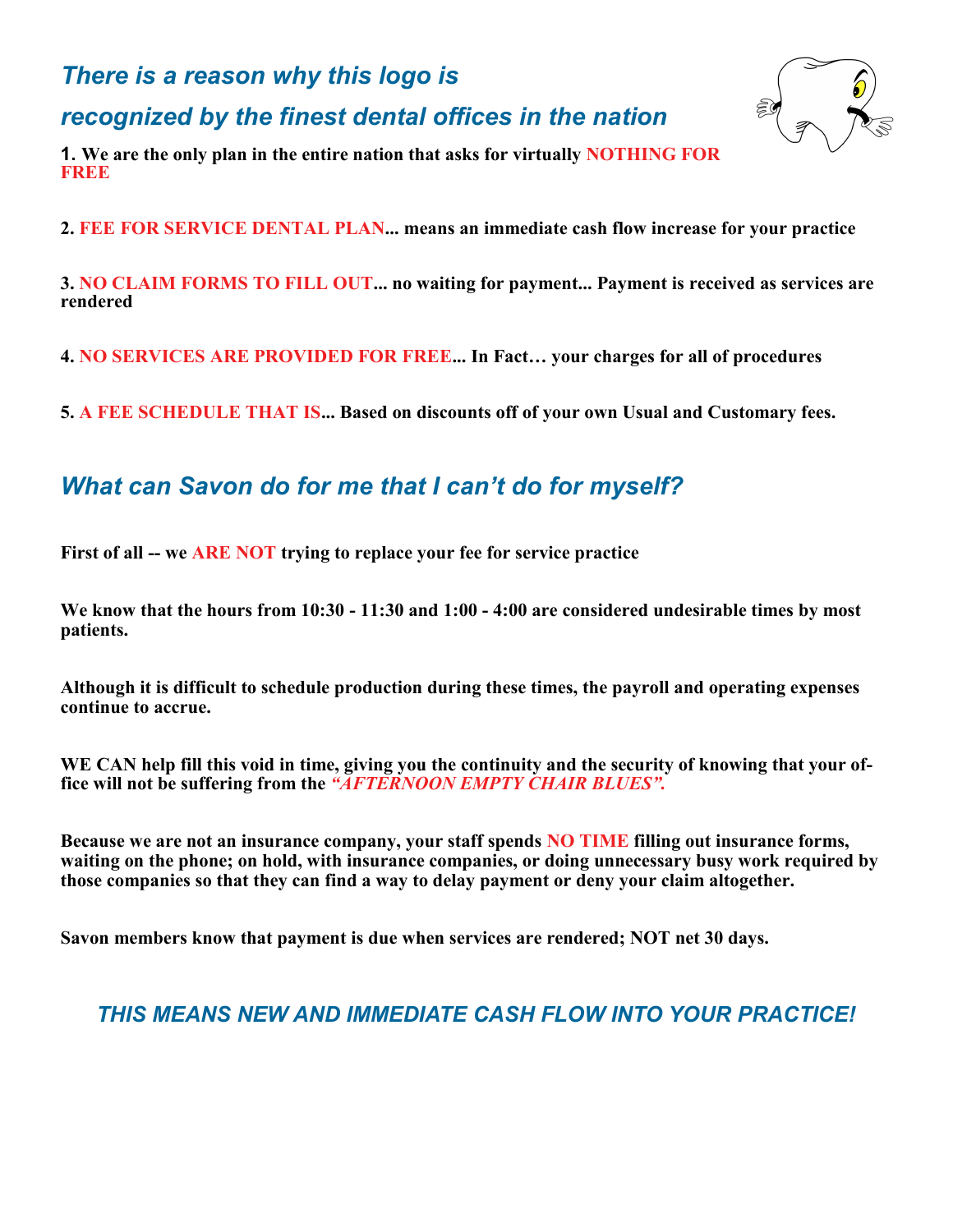## *Provider Participation Made Simple!*



#### *How to become a NETWORK FLEX FEE PROVIDER®*

**Agree to abide by the Savon Flex-Fee® Schedule Complete and sign the Provider Agreement Complete the Center Profile Complete the Provider Profile Mail all completed documents to Savon Dental Plan®**

*Once we receive the information we will provide you with the following:* **A Flex Fee Provider® Window Sticker Quarterly Rosters of your Savon patients (upon request)**

## *Let's Get Started… Step 1*

*Agree to abide by the Flex-Fee® Schedule of Benefits as shown below. The Flex-Fee® Schedule is* **based on preset discounts from your own Usual and Customary Fee.**

| <b>PROCEDURE</b>                  | <b>CODE AREA</b> | <b>REDUCTION VALUE</b> |
|-----------------------------------|------------------|------------------------|
| DIAGNOSTIC / RADIOGRAPHS          | D0100-D0999      | 40%                    |
| <b>PREVENTATIVE</b>               | D1000-D1999      | 40 %                   |
| <b>RESTORATIVE</b>                | D2000-D2999      | $35\%$                 |
| <b>ENDODONTICS</b>                | D3000-D3999      | 40 %                   |
| <b>PERIODONTICS</b>               | D4000-D4999      | 40 %                   |
| <b>PROSTHODONTICS (Removable)</b> | D5000-D5899      | 40 %                   |
| <b>MAXILLOFACIAL PROSTHETICS</b>  | D5900-D5999      | 35%                    |
| <b>IMPLANT SERVICES</b>           | D6000-D6199      | <b>20%</b>             |
| <b>PROSTHODONTICS (Fixed)</b>     | D6200-D6999      | 40 %                   |
| <b>ORAL SURGERY</b>               | D7000-D7999      | 35%                    |
| <b>ORTHODONTICS</b>               | D8000-D8999      | <b>20%</b>             |
| <b>ADJUNCTIVE GENERAL</b>         | D9110-D9999      | <b>50 %</b>            |
|                                   |                  |                        |

*Lab Fees Are Not Discounted You May Charge For Precious Metals*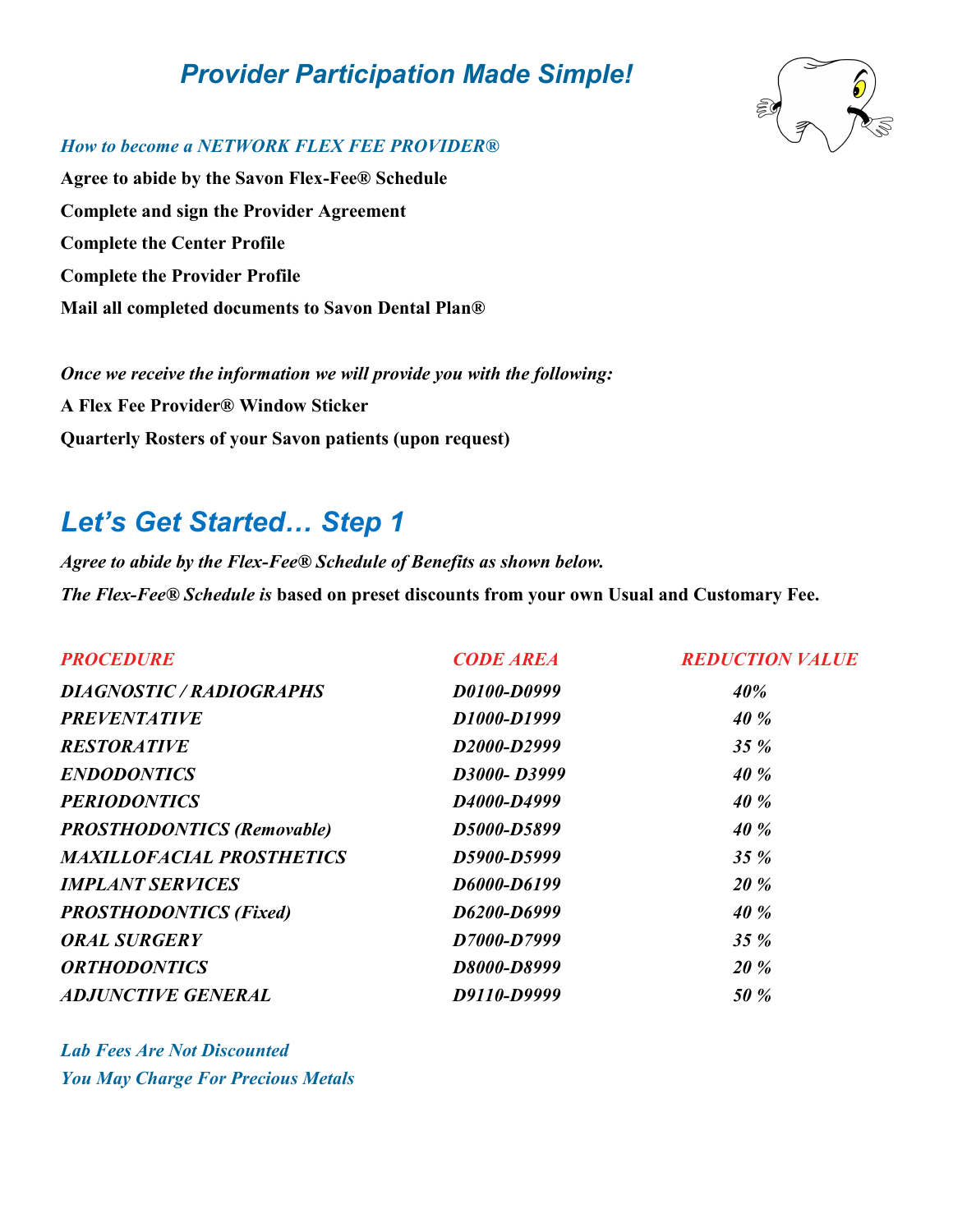## *Provider Participation Made Simple!*



## *Step 2*

*Credentialing Check List for the Dental Center Please make sure that you are submitting all of the following items.*

*For each dental center please submit: [ ] COMPLETED, SIGNED and DATED PROVIDER AGREEMENT*

*[ ] The COMPLETED two (2) page CENTER PROFILE*

*[ ] A copy of your CURRENT practice FEE SCHEDULE*

*Please Note: If you have more than one (1) dental center, the two (2) page Center Profile is required for each center. Copies of these pages are permissible*

## *Step 3*

*Credentialing Check List for the Dentist Please make sure that you are submitting all of the following items.*

## *For each provider please submit:*

*[ ] The COMPLETED one (1) page PROVIDER PROFILE*

*We only require numbers and expiration dates of the following items, we do not require copies of them. [ ] PROFESSIONAL LIABILITY INSURANCE POLICY NUMBER AND EXPIRATION DATE*

*[ ] STATE DENTAL LICENSE NUMBER AND EXPIRATION DATE*

*[ ] DEA CERTIFICATE LICENSE NUMBER AND EXPIRATION DATE*

*Please Note: Please submit separate credentialing information for each provider at your facility. Copies of this page are permissible.*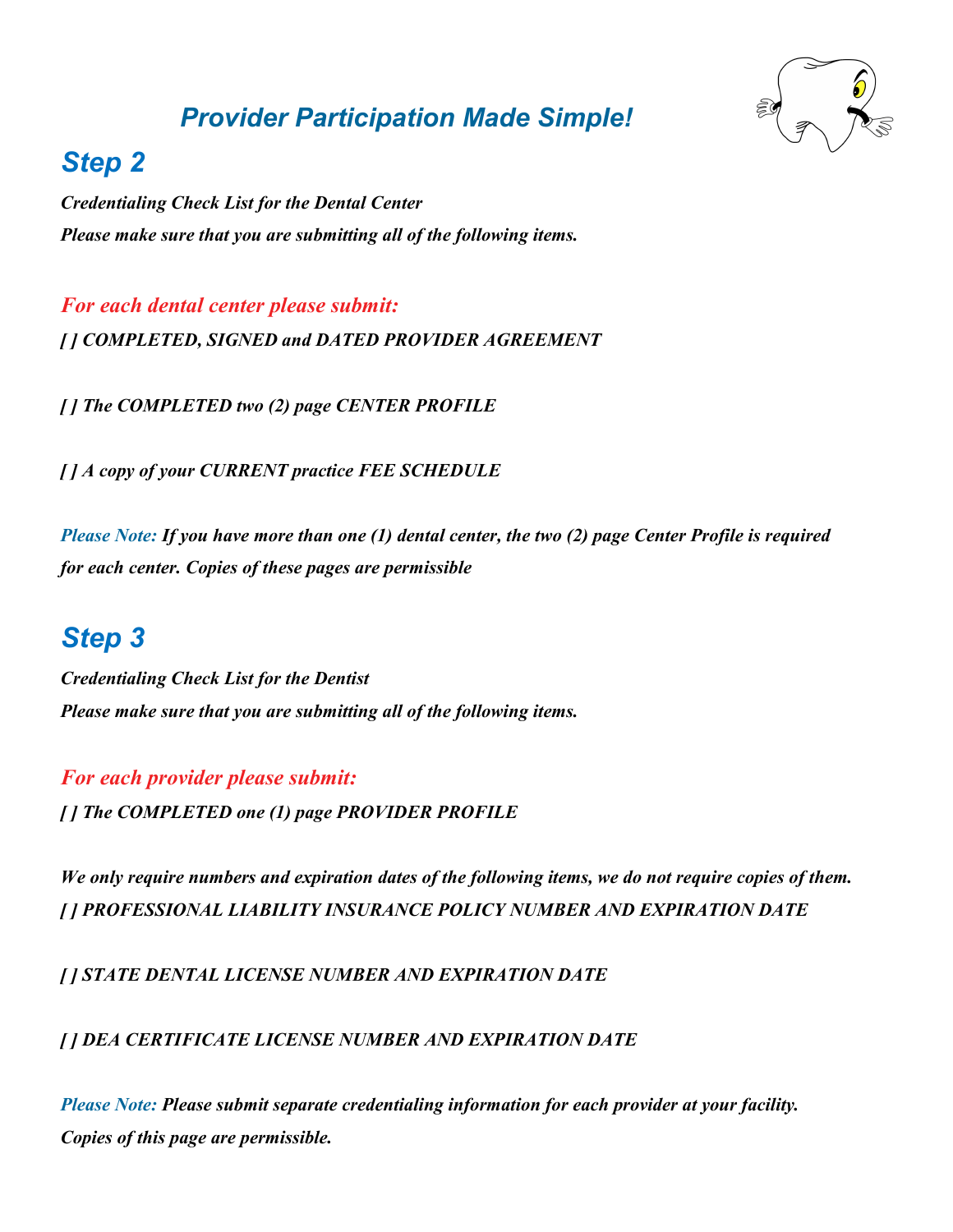

## *Network Flex-Fee ® Provider Agreement*

This Provider Agreement made and entered into this day of the set of the set of the set of the set of the set of the set of the set of the set of the set of the set of the set of the set of the set of the set of the set of \_\_\_\_\_\_\_\_\_\_\_\_\_\_\_\_\_\_\_\_\_\_\_\_\_\_\_\_\_\_\_\_\_\_, hereinafter referred to as "Provider" and Savon Dental Plan, a membership dental provider organization, hereinafter referred to as "Plan".

Plan and Provider agree to the following:

Plan has a dental network to provide dental care to individuals, families, groups, businesses and eligible dependents of the aforementioned, (hereinafter referred to as "Members"). Provider agrees to provide care for the Members according to this agreement providing Member is able to provide proof of current membership in the plan.

**RENDITION OF CARE:** Provider agrees to render necessary dental services to each of the Members covered by Plan Agreement. Such rendition of services shall occur during his/her regular office hours, subject to prior appointments, provided, however, that Provider shall have the right within the framework of professional ethics to reject any patient seeking his/her professional services.

**ELIGIBILITY:** All determinations as to the eligibility of any person for benefits under a Plan Agreement, or the standing of any person with respect to membership in any group entitled to benefits under a Plan Agreement shall be determined by the Plan before the Provider renders any dental services. Provider shall make telephone contact with the Plan or verify eligibility via the internet, before delivering service to Members to confirm current membership and subscriber identification number.

**DISCLOSURES AND REIMBURSEMENTS:** This plan is NOT insurance. Savon Professional Services Inc., Savon Dental Plan is "discount medical plan organization," "DMPO" and is not an insurance company. We will not reimburse any member or doctor for any fees listed on the schedule of benefits, prescriptions or any fees that are not listed. No portion of any provider's fee will be reimbursed or otherwise paid by Savon.

**FEES DUE DIRECTLY FROM MEMBER:** Provider shall abide at all times by the Flex-Fee® Schedule. Lab Fees are not subject to any discount. Flex Fee Provider is not required to provide any services at no charge.

**USE OF PROVIDER NAME:** Provider consents to the inclusion of his/her name and facility information in Plan's Provider Directories, both print and electronic.

**CHANGE IN SCHEDULE OF BENEFITS AND OTHER TERMS:** It is specifically understood that the benefits, terms, and conditions of the Agreement between the Plan and Provider may be changed from time to time. Provider will be notified of changes to fee schedules (30) days prior to such changes and will have thirty (30) days to respond to the survey and request changes. Failure to respond to the survey and request changes within the allowed time will be considered acceptance of changes.

If a modification is augmented Provider has ten (10) days to accept or decline such modification. Unless, within ten (10) days after receipt of such notification, Provider notifies Plan in writing that he/she declines to provide dental services to the Members in accordance with the changed Plan Agreement; Provider agrees to continue to perform dental services under the modified Plan Agreement and this Provider Agreement shall be deemed amended accordingly.

**STANDARD OF CARE:** Provider agrees that he/she shall perform his/her obligations under this Provider Agreement in accordance with high standards of competence, care and concern for the welfare and needs of the Members in accordance with the "principles of ethics" of the American Dental Association and the Dental Practice Act of the State in which Provider is licensed. It is understood that the inclusion of Provider on the panel of the Plan is not a recommendation of Provider by the Plan.

**NON – EXCLUSIVE:** This Provider Agreement is not exclusive in any respect. Plan is entitled to enter into similar agreements with other parties, or with other dentists. Provider is free to enter into similar agreements with other parties, or with other groups not represented by Plan.

**PROVIDER PATIENT RELATIONSHIP:** Provider shall maintain the dentist-patient relationship with Members and shall be solely responsible to the patient for dental advice and treatment. It is expressly agreed between the parties that the Provider is an independent contractor and quality control issues notwithstanding, the Plan shall not have any dominion or control over the Provider's practice, the dentist patient relationship, his/her personnel or facilities.

**MALPRACTICE:** Provider agrees to carry malpractice insurance in at least an adequate amount which is usual and customary in their state.

**ASSIGNABILITY OF AGREEMENT:** This Provider Agreement, being intended to secure the personal services of Provider and dentists associated with Provider, shall not be assigned or transferred without written consent of Plan.

**COMPENSATION TO DENTIST/PROVIDER:** Provider understands that there is no capitation involved in the Plan's dental program. Provider further agrees and understands that the total Member's financial obligation shall not exceed the fees listed on the Schedule of Fees and Benefits attached in this packet and made part of this Agreement.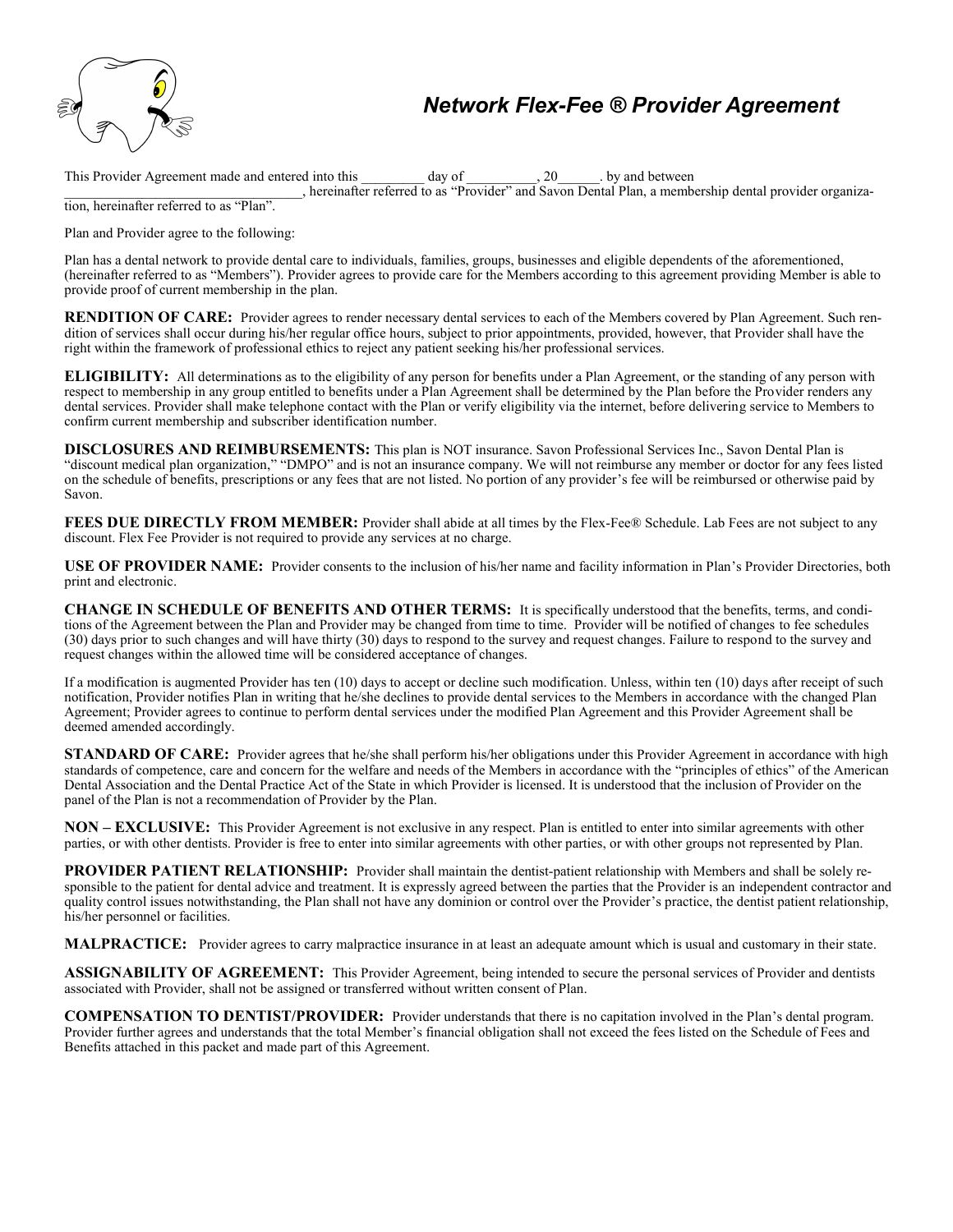## *Network Flex-Fee ® Provider Agreement* Page II

**DURATION OF AGREEMENT:** Provider participation in this Provider Agreement shall be an on-going continual agreement with Plan that may be terminated by either party with a Thirty (30) day written notice mailed by registered or prepaid certified mail to the last known address of the other party. Provider agrees that upon termination of this agreement, he/she will continue to accept patients of record and their families for a period of one (1) year and/or complete any on-going treatments at Plan fees. Such termination shall have no effect upon the rights and obligations of the parties arising out of any transaction occurring prior to the effective date of such termination and any continuing obligations after the termination as set forth herein. Suspension or termination of Provider's Dental license, or failure to adhere to Plan's utilization and quality control process may result in immediate termination for cause of this Provider Agreement at any time.

If this Provider Agreement is terminated, Provider will complete all treatment in progress and forward copies of the covered person's records and duplicate x-rays and study models to a new Provider, designated by Member or Plan, within thirty (30) days after the completion of the treatment in progress.

**NOTICE TO MEMBERS OF TERMINATION OF AGREEMENT:** In the event that this Provider Agreement is terminated by either party, in accordance with the procedures set forth herein, Plan will, to the best of its ability, notify all Members assigned to Provider that the Agreement between Plan and Provider has been terminated and will, to the best of its ability, transfer all Members to a new Provider.

Provider agrees that at the time the patient seeks an appointment, he/she will notify Member prior to providing any dental service that the Agreement is no longer in effect. In the event such notice is not given to the patient, Provider agrees to accept payment for his/her services at a rate no more than set forth in the aforementioned schedule of benefits.

#### **RULES OF ADJUDICATION:**

Plan and Provider agree that if any part of this agreement is found to be in violation of any law of any State within the United States of America, only the section(s) that violate the law shall be voided. The rest of this agreement shall remain intact and enforceable at all times.

Plan and Provider agree that if any action by either party caused or may cause harm to the other party that forces the injured party to initiate litigation, such litigation shall be filed and adjudicated within the State of Arizona, Maricopa County. Plan and Provider agree that the aforementioned State and County shall at all times be the proper venue for any legal actions.

| IF SIGNING AS AN INDIVIDUAL PRACTITIONER                                                                                                                           | IF SIGNING ON BEHALF OF A GROUP/CORPORATION                                                        |  |  |  |  |  |
|--------------------------------------------------------------------------------------------------------------------------------------------------------------------|----------------------------------------------------------------------------------------------------|--|--|--|--|--|
| (Dentist's/Provider's Signature) Authorized Signature)                                                                                                             |                                                                                                    |  |  |  |  |  |
| <u> 1989 - Jan James James James James James James James James James James James James James James James James J</u><br>(Dentist's/Provider's Name – Please Print) | (Name/Title of Above - Please Print)                                                               |  |  |  |  |  |
|                                                                                                                                                                    |                                                                                                    |  |  |  |  |  |
| (Name of Individual Practice - Please Print)                                                                                                                       | (Name of Group or Corporation - Please Print)                                                      |  |  |  |  |  |
| Email Address                                                                                                                                                      | <b>Email Address</b>                                                                               |  |  |  |  |  |
|                                                                                                                                                                    | <u> 1989 - Johann Stoff, amerikansk politiker (d. 1989)</u><br>PLEASE DO NOT WRITE BELOW THIS LINE |  |  |  |  |  |
|                                                                                                                                                                    | Date Received: / / 20 Credential Check Cleared [] Yes [] No Approved [] Denied [] Date: / / / 20   |  |  |  |  |  |
| Corilee M. Parker Director of Provider Relations                                                                                                                   |                                                                                                    |  |  |  |  |  |

Savon Dental Plan **.** P.O. Box 54277 **.** Phoenix, AZ 85078 **.** (602) 841-3494**.** (800) 809-3494 **.** Fax (602) 589-0417 **.** www.SavonDentalPlan.com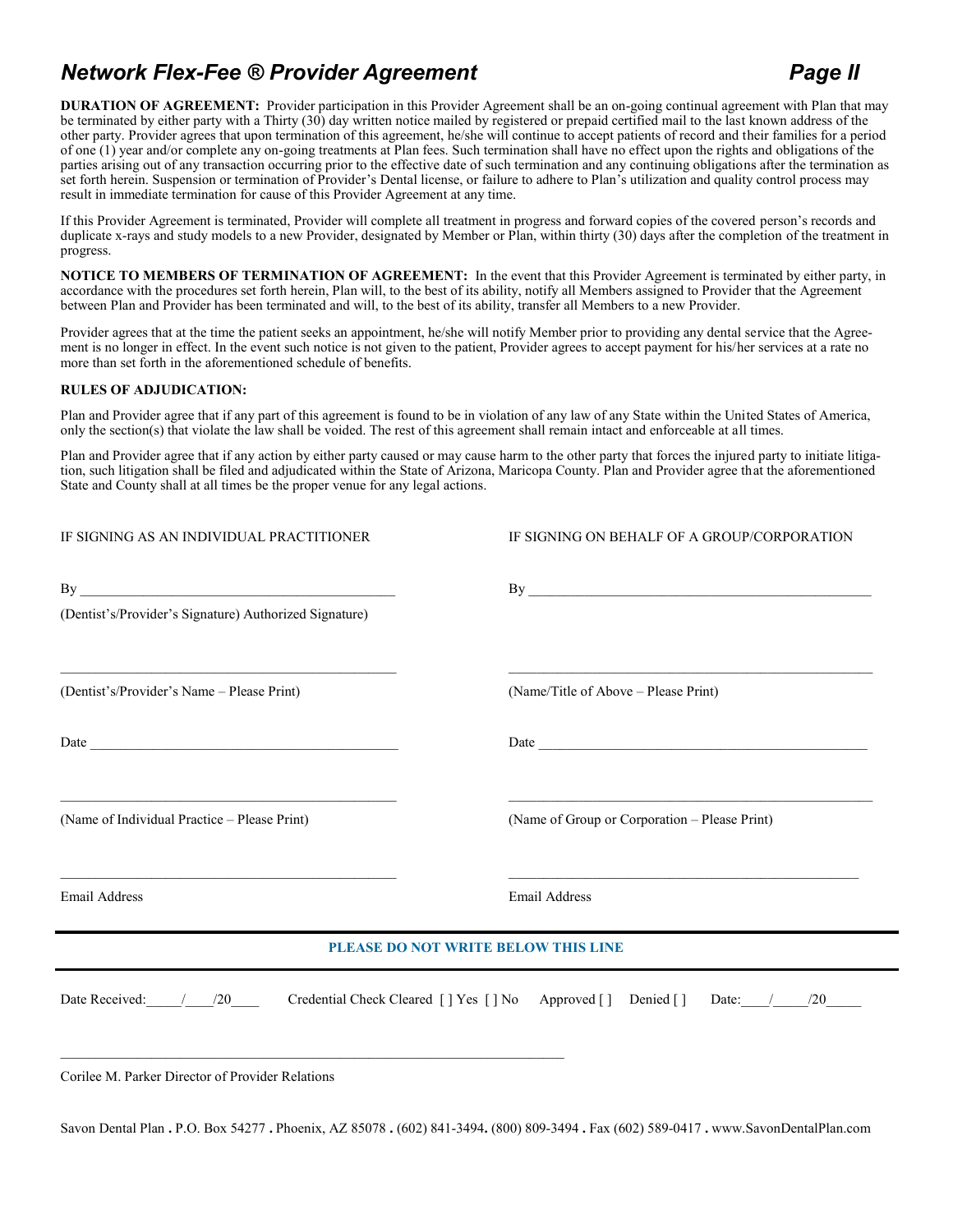# *Flex-Fee® Center Profile*



### *Please Tell Us About Your Office*

|                                              | What is the name of your practice?                                |                                                                                                                       |                                                                                                                                |
|----------------------------------------------|-------------------------------------------------------------------|-----------------------------------------------------------------------------------------------------------------------|--------------------------------------------------------------------------------------------------------------------------------|
|                                              |                                                                   |                                                                                                                       |                                                                                                                                |
|                                              |                                                                   |                                                                                                                       |                                                                                                                                |
|                                              |                                                                   |                                                                                                                       |                                                                                                                                |
|                                              | What is the office phone number? $($ $)$ $-$                      |                                                                                                                       | $\text{Fax Number?}(\_\_\_\_\_\_\_\_\_\$                                                                                       |
|                                              |                                                                   |                                                                                                                       | What is the name of your office manager or appointment coordinator?                                                            |
|                                              |                                                                   |                                                                                                                       |                                                                                                                                |
| Do you have a Web Site?                      |                                                                   |                                                                                                                       | [] Yes [] No If yes please give us your web address: www.                                                                      |
|                                              |                                                                   | If you have a web site would you like a link from our dentist list to your web site? [ ] Yes [ ] No                   |                                                                                                                                |
|                                              |                                                                   | Is your office in a Metropolitan Area (over 100,000 people) [] Yes [] No (If no) miles from a Metro Area? _____ miles |                                                                                                                                |
|                                              | Are languages other than English spoken in your office?           |                                                                                                                       |                                                                                                                                |
|                                              | Is the mailing address the same as the physical address?          |                                                                                                                       | [] Yes [] No (If no, please give us the mailing address below).                                                                |
|                                              |                                                                   |                                                                                                                       |                                                                                                                                |
|                                              |                                                                   |                                                                                                                       | Adress: <u>Zip: Zip:</u>                                                                                                       |
|                                              | <b>Please Tell Us About Your Operatories and Patient Capacity</b> |                                                                                                                       |                                                                                                                                |
|                                              |                                                                   | How many operatories do you have?<br>How many assistants do you have?<br>How many assistants do you have?             |                                                                                                                                |
|                                              |                                                                   |                                                                                                                       |                                                                                                                                |
|                                              |                                                                   |                                                                                                                       |                                                                                                                                |
|                                              |                                                                   | Do you have a hygiene department? [] Yes [] No (if yes) How many hygienists do you have?                              | How many additional patients is your office willing to accommodate on a monthly basis? 10-20 21-50 51-70 71-90 91-100 over 100 |
|                                              |                                                                   |                                                                                                                       | (please circle the one that applies)                                                                                           |
|                                              | Please Tell Us About Options and Special Equipment that you have  |                                                                                                                       |                                                                                                                                |
| (please check all that apply to your office) |                                                                   |                                                                                                                       |                                                                                                                                |
| [] Nitrous Oxide                             | [] Ultra Sonic Cleaning                                           | [] Laser                                                                                                              | [] Electro Surge                                                                                                               |
| [] IV Sedation                               | [] Oral Sedation                                                  | [ ] Prophy Jet                                                                                                        | [] Denta Cam                                                                                                                   |
| $[$ ] K.C.P. 2000                            | [] Brite Smile/Zoom (etc.)                                        | [ ] High Speed Endo                                                                                                   | [ ] Digital X-Ray                                                                                                              |
| [] Cavitron                                  | [] Children Sedation                                              | [] On site denture Lab                                                                                                | [] On site Crown & Bridge Lab                                                                                                  |

[ ] Other (please explain):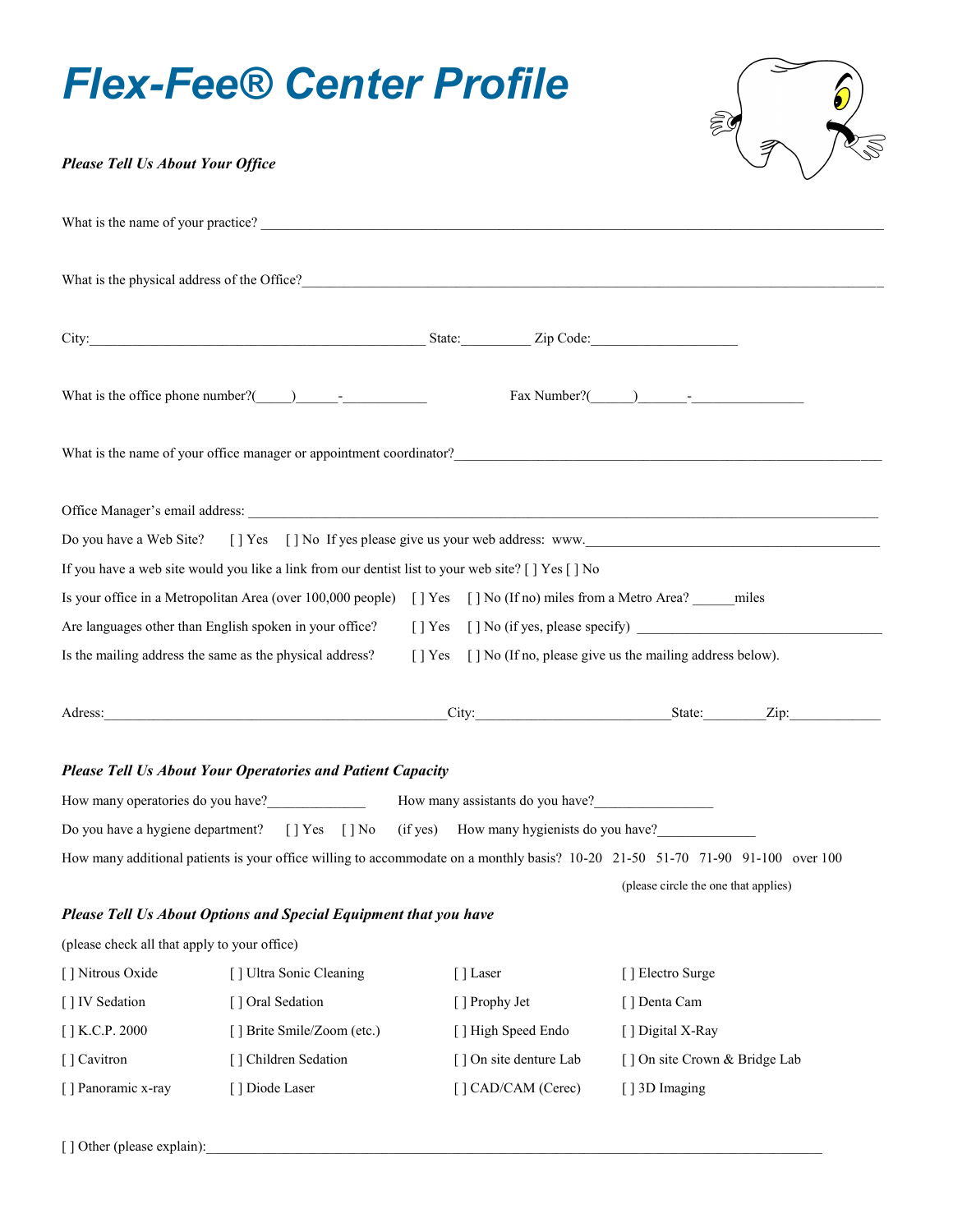

#### *Equipment Sterilization and Infection Control*

Do you sterilize your instruments in office? [ ] Yes [ ] No (if yes) Type: [ ] Autoclave [ ] Chemclave [ ] Statem [ ] Steam [ ] Cold [ ] Other Do you sterilize your handpieces in office? [ ] Yes [ ] No (if yes) Type: [ ] Autoclave [ ] Chemclave [ ] Statem [ ] Steam [ ] Cold [ ] Other Do you spore test your sterilization unit?  $[ \ ]$  Yes  $[ \ ]$  No (If yes) how often?  $[ \ ]$  Daily  $[ \ ]$  Weekly  $[ \ ]$  Monthly  $[ \ ]$  Other

If other or no is checked for any of these questions please explain:

#### *Personal Sterilization and Infection Control that is Used in this Office*

| In the Operatory, Do you wear: | Mask $\lceil \cdot \rceil$ Yes $\lceil \cdot \rceil$ No | Gloves $[$   Yes $[$   No                        |
|--------------------------------|---------------------------------------------------------|--------------------------------------------------|
|                                | Eye Protection [] Yes [] No [] As Needed                | Protective Clothing [ ] Yes [ ] No [ ] As Needed |

#### *Emergency Control Procedures*

| Is your office equipped with Oxygen [] Yes [] No | Is your office equipped with a Blood Pressure Device [] Yes [] No                                                                   |  |
|--------------------------------------------------|-------------------------------------------------------------------------------------------------------------------------------------|--|
|                                                  | Is your office equipped with a Defibrillator [ ] Yes [ ] No Does your office have at Least 1 C.P.R. Certified Person [ ] Yes [ ] No |  |

#### *Compliance Procedures*

|                                                                                                                        | Does your office Meet O.S.H.A. Standards [ ] Yes [ ] No Does your office Have a Written Infection Control Policy [ ] Yes [ ] No   |
|------------------------------------------------------------------------------------------------------------------------|-----------------------------------------------------------------------------------------------------------------------------------|
|                                                                                                                        | Does your office Have a Written Hazard Control Policy [] Yes [] No Does your office have a written H.I.P.P.A. policy [] Yes [] No |
| Is your office able to accommodate patients with Disabilities (Special question for our disabled members) [] Yes [] No |                                                                                                                                   |